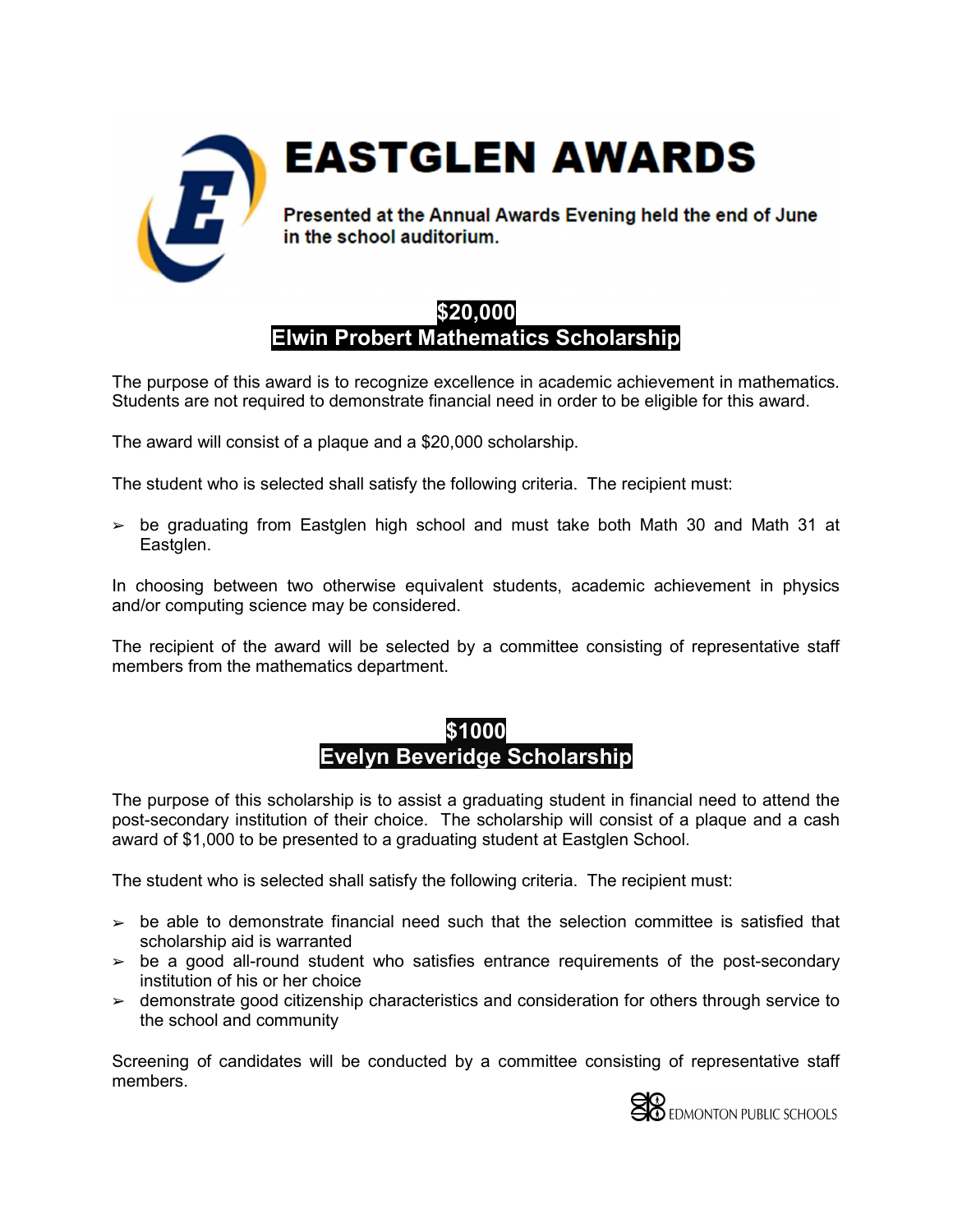Please see your Student Coordinator in the General Office for an application package – available May 1.

# \$1000

# Kinsmen Club of Edmonton Community Service Award

This award recognizes a student's commitment to community service and helping others. Thus, the student's participation in community service activities is more important than his or her academic standing for the purposes of this award. The only academic requirement is a student has sufficient standing to be accepted into a post-secondary institution.

One student will receive the Kinsmen Club of Edmonton Community Service Award. The award consists of an engraved plaque or certificate and a \$1000 scholarship for post-secondary studies.

The student who is selected shall satisfy the following criteria. The recipient must:

- $\geq$  be a full-time Grade 12 student who will graduate from an Edmonton Public or Catholic high school and plans to be enrolled in a full-time program at a post-secondary institution within two years of his or her high school graduation.
- $\geq$  be a well-rounded student who satisfies entry requirements at a post-secondary institution of his or her choice and demonstrates a sincere interest in obtaining a post-secondary education.

The Kinsmen Club of Edmonton will select the winner.

Please see your Student Coordinator in the General Office for an application package – available May 1.



Four graduating students are selected as recipients of a \$200 cash award each. Award recipients will be selected by a committee consisting of representative staff members.